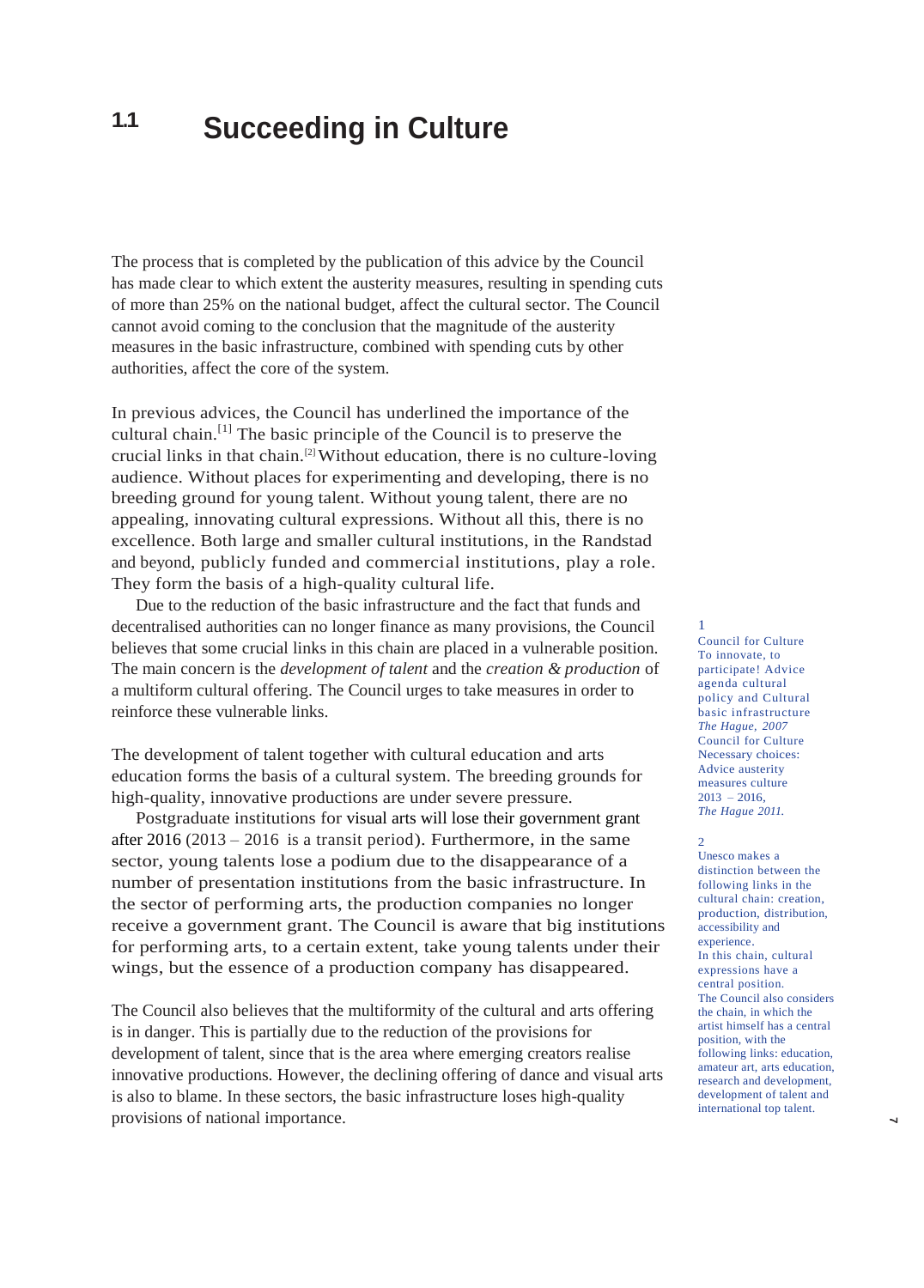The disappearance of the so-called 'e-culture institutions' from the basic infrastructure also constitutes a heavy loss. The digital production of arts and culture deserves its due place in the system. For many youngsters, digital arts and digitally disclosed cultural expressions are important gateways to the cultural sector.

However, the Council also saw promising developments during this assessment cycle. The spending cuts have set the sector in motion. The transition to a cultural sector that is less dependent on the government is in full swing. Many institutions are aware of the importance to tap into other income resources and are taking the necessary steps in order to do so.

However, the Council observes that there still is a world to conquer as regards the future sustainability of the business plans: the financial positions of many institutions are vulnerable, the ambitions in respect of audience outreach and income generation are unrealistically high, entrepreneurship still plays a limited role in the governance structure of institutions and often, there is no strategy in case of disappointing revenues. The next years will be crucial for the success of this cultural transition, from which the government cannot retract. It has to provide institutions with chances to build a market position through taxfriendly measures. The recent measure to decrease the VAT rate from 19% to 6% for performing arts is a good first step. The government should also stimulate the use and the offering of educational facilities - it would greatly benefit the professionalization of the policy and management of cultural institutions.

Austerity measures are now implemented at a rapid pace. As a consequence, institutions were compelled to drastically change the organisation of their primary process and operational management in a relatively short period of time. A number of institutions have entered into a close collaboration with other institutions or into a merger. The Council applauds the institutions for maintaining the offering of shows, exhibitions, services and performances to the highest possible extent. However, it is aware of the fact that the decisions, taken on the basis of this advice, have drastic consequences for the institutions, their employees and the individual artists, who work with these organisations.

This advice consists of four parts. The first part elucidates the way in which the Council proceeded in the assessment of the applications and which general observations are made on the basis of the assessments. Part 2 contains an overview of all the grant advices. The individual grant advices are included in part 3, they are presented by sector and preceded by an introduction; this part discusses sector-specific considerations and/or questions of the Secretary of State. Part 4 contains the appendices.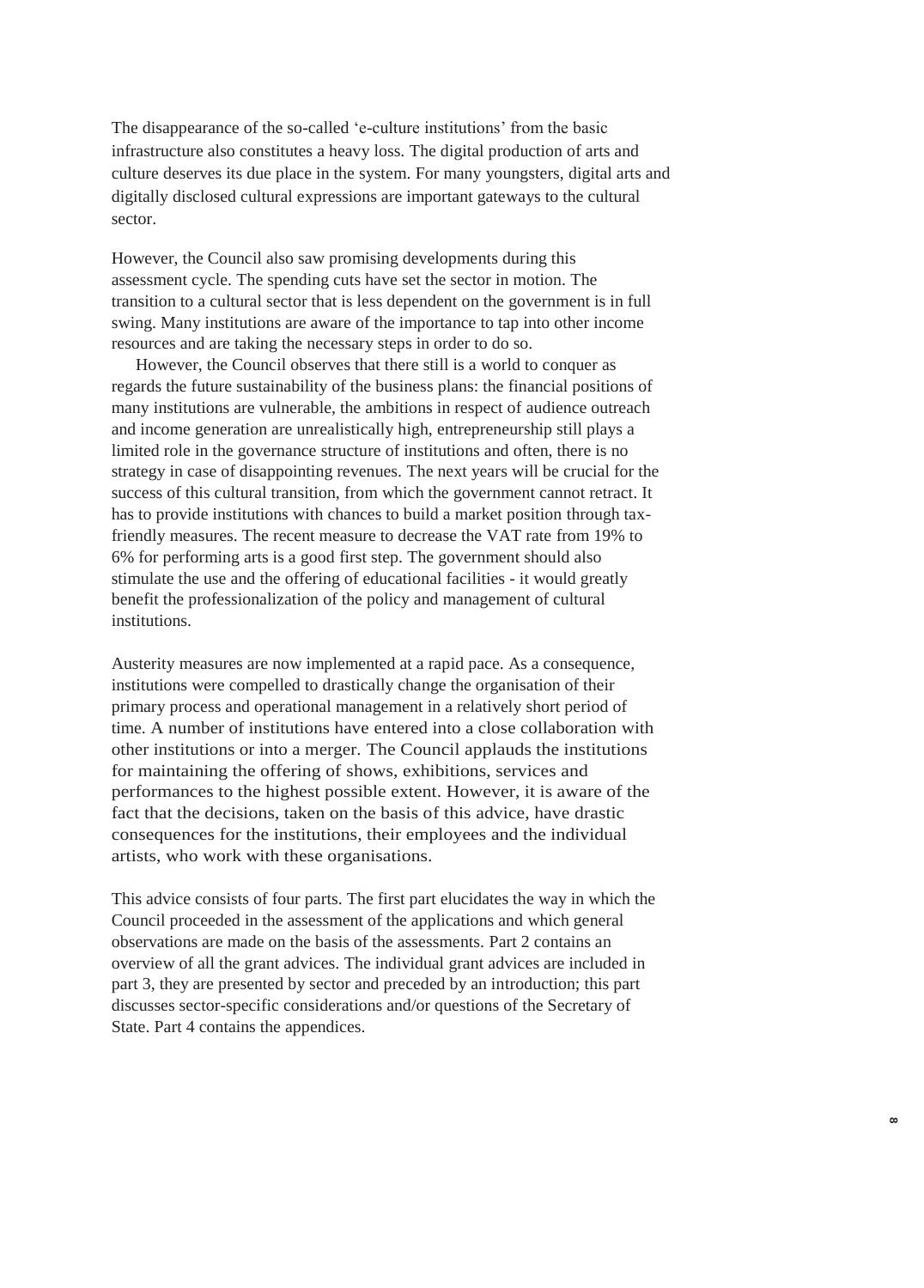### **1.2 Request for advice and assessment framework**

On 15 February, the Secretary of State of Cultural Affairs submitted his request for advice cultural basic infrastructure  $2013 - 2016$  to the Council (see appendix 1). With this advice, the Council answers this request and indicates which institutions it considers eligible for a grant of the national government. It concerns a grant in the context of the regulation basic infrastructure 2013 – 2016. [3] On the basis of this advice, the Secretary of State of the Ministry of Education, Cultural Affairs and Science decides on the awarding of the grants. He will publish his decision in September 2012.

The Council makes a clear distinction between grant advices and policy advices. The present advice focuses on grant advices of individual institutions. In principle, policy advices are not included in this advice. However, the experiences and observations from this consultation cycle form the basis on which the bottlenecks in the government policy are reported and they determine the subjects that are put on the agenda for consultancy in the next period.

The applications are assessed by the Council according to the criteria from the grant scheme: quality, audience outreach, entrepreneurship, (collections of) (inter)national importance, education, geographical spreading and (for some institutions) development of talent. Furthermore, the sector Museums was also assessed with regard to substantiation of the scientific function. The request for advice and the grant scheme indicate how these criteria should be understood. In the grant scheme, meeting the so-called 'own income' requirement is a ground of refusal in the awarding of grants. The Council tested the own income of the institutions against this standard.<sup>[4]</sup>

The Council assessed how the institution performs in respect of each of the criteria and considered for each criterion the feasibility and the effectiveness of the plans and ambitions. If the quality of the institution has been assessed as insufficient, this assessment cannot be compensated by a (very) positive assessment in respect of other criteria. Therefore, in these cases, the Council issued a negative grant advice and/or advised the institution to adapt the grant application.

For the assessment, the Council also considered the mission, vision and objectives of the institution. For instance, an institution can choose to emphasise a specific profile. This choice may have consequences for the performances of the institution in respect of other criteria. For instance, a focus on the development of talent may be to the disadvantage of audience outreach. The Council took such profile choices of an institution into consideration.

Furthermore, the Council took account of the place of the institution in the system. For the assessment of the criteria, the Council considered the importance of the institution in the chain and the way in which it substantiates its collaboration with other partners.

3

Regulation of the Secretary of State of the Ministry of Education, Cultural Affairs and Science, WJZ/204802 (8258), containing the rules for the subsidy of cultural expressions. When in this advice, mention is made of the 'subsidy regulation'; reference is made to this regulation.

#### 4

These tests were based on the information on the own income of the applicants, which was sent to the Council by letter from the Secretary of State of Cultural Affairs on 1 May 2012.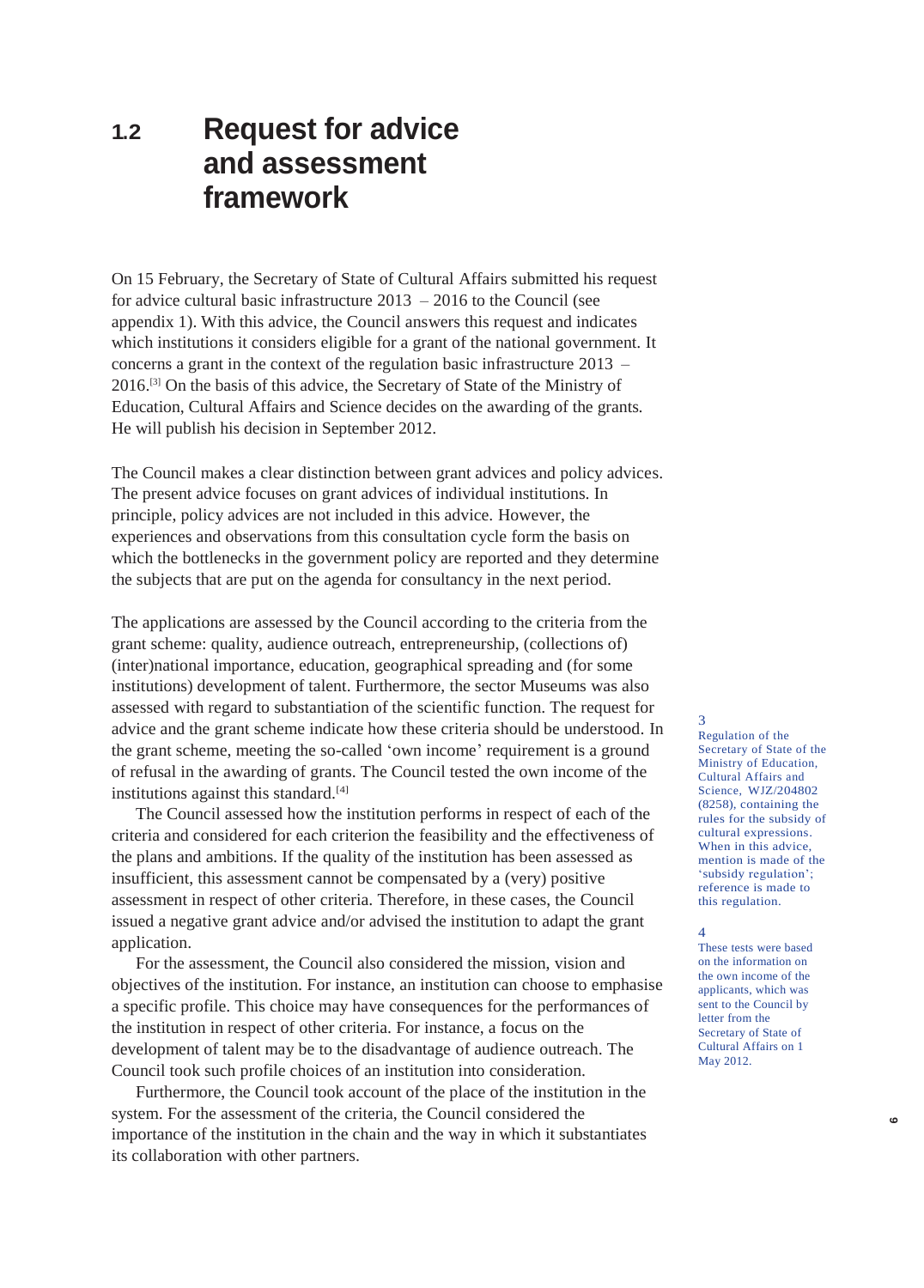### **1.3 Procedure**

For its advice, the Council made use of committees, which are composed by experts (*peers*). The Council set up a committee for each group of similar institutions. This assessment involved ten committees, each of which comprises approximately five experts. The experts are mainly active in the cultural field and are in each case wellacquainted with the sector to be assessed. The committees prepared a preliminary advice to the Council. It is their expertise, experience and 'professional eye' that co-determined the advice of the Council. The appendix contains an overview of the composition of the committees.

In support of the assessment, the Council appointed additional specialised expertise. Each grant application has been analysed by experts in the field of entrepreneurship (RebelGroup/Kwink Groep) and of education & development of talent (Research and Consultancy bureau Claudia de Graauw). The committees used these additional analyses to come to an assessment with respect to the relevant criteria.

The Council systematically worked towards an assessment of the applications. The committee members prepared their meeting(s) by first assessing the grant applications individually. Each of the members has, independently from one another, assigned a score per criterion, with specification of the underlying reasons. Subsequently, the committee convened in order to come to a joint assessment.

Subsequently, the assessment of the committees was submitted to the Council in the form of preliminary advices. The Council assessed the preliminary advices on the basis of the following questions:

- Is the advice in line with the basic principles of the Council, as described in paragraph 1.2?
- Is the advice properly substantiated?
- Have all the criteria been adequately treated?
- $\sim$  Does the advice not contradict the other advices?
- Is the advice consistent and is it clearly formulated?

Following the consultations in the Council, the preliminary advices were amended, where necessary, and established. The Council has the responsibility for the final advices.

The Council would have liked to build in a step, during which the applicants would have had the occasion to explain their application to the committee. However, this proved to be impossible due to the short advice period.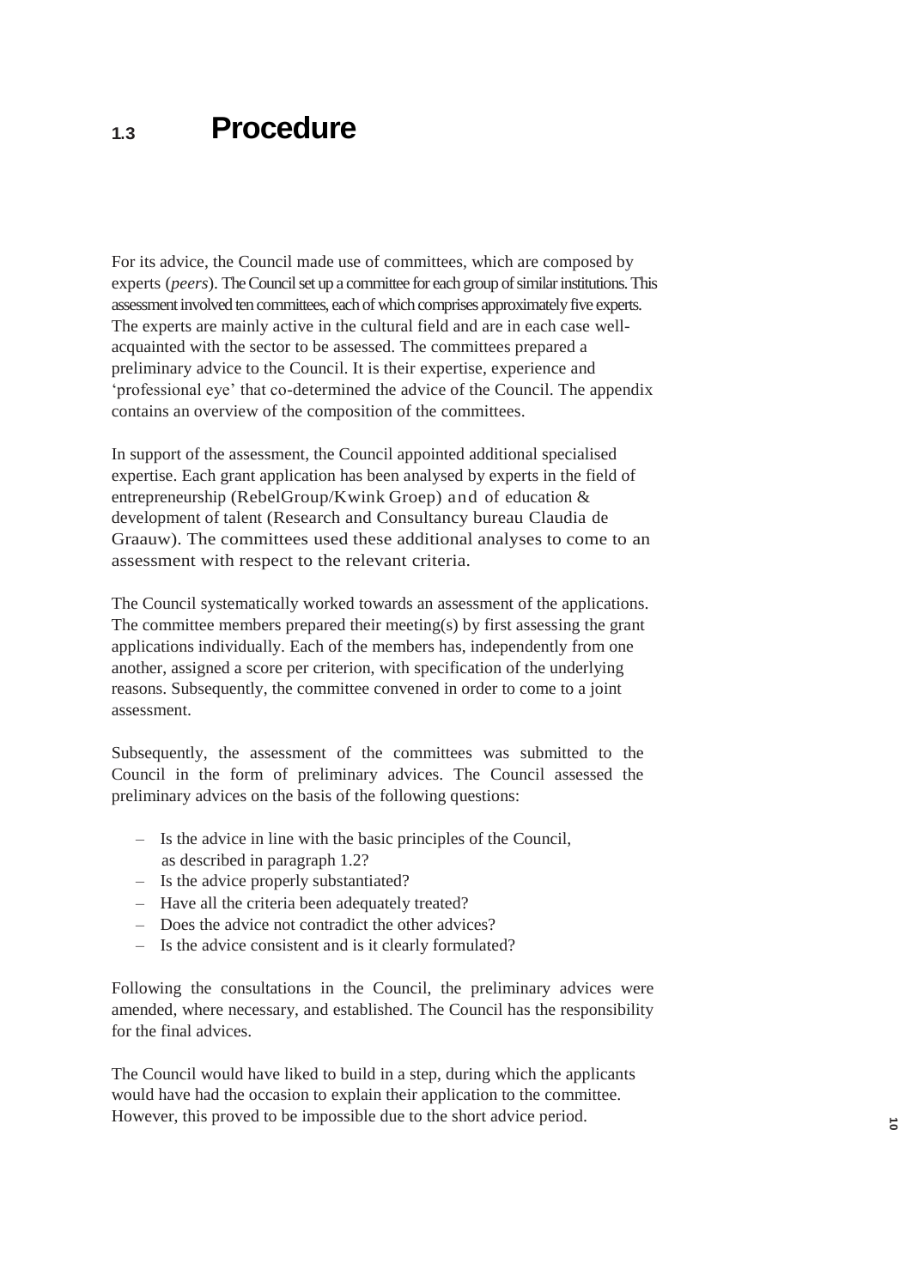The grant advices are based on the applications submitted by the institutions to the Ministry of Education, Cultural Affairs and Science. Additionally, the Council used - if available - reports of monitoring interviews, insofar as it concerns institutions from the current basic infrastructure (2009 – 2012). For the institutions for performing arts, the Council also used reports of committee members and show visitors. In the other sectors, the committee members also visit institutions, but those visits are not recorded. Other sources, consulted by the Council are annual reports, visitation reports on the (previously) long-term subsidised institutions and other public documents. [5]

The structure of the advice texts reflects the approach of the Council. The advice provides an assessment on the extent to which the application meets the individual requirements. The grant advice itself is based on the mutual weighing between the criteria. The grant advices can have the following outcomes:

- the institution/applicant is grant-eligible
- the institution/applicant is grant-eligible, but the Council advises the Secretary of State to connect one or more conditions to the grant award and to (instruct to) assess whether or not they are met
- the institution/applicant is not grant-eligible
- the institution/applicant is not grant-eligible and the Council advises the Secretary of State to reopen the unfulfilled place in the basic infrastructure (possibly under adjusted conditions)

5

Use was made of the annual reports of 2009 and 2010. When deemed necessary on the basis of the application, also consultation of the annual report 2011, if available, also took place.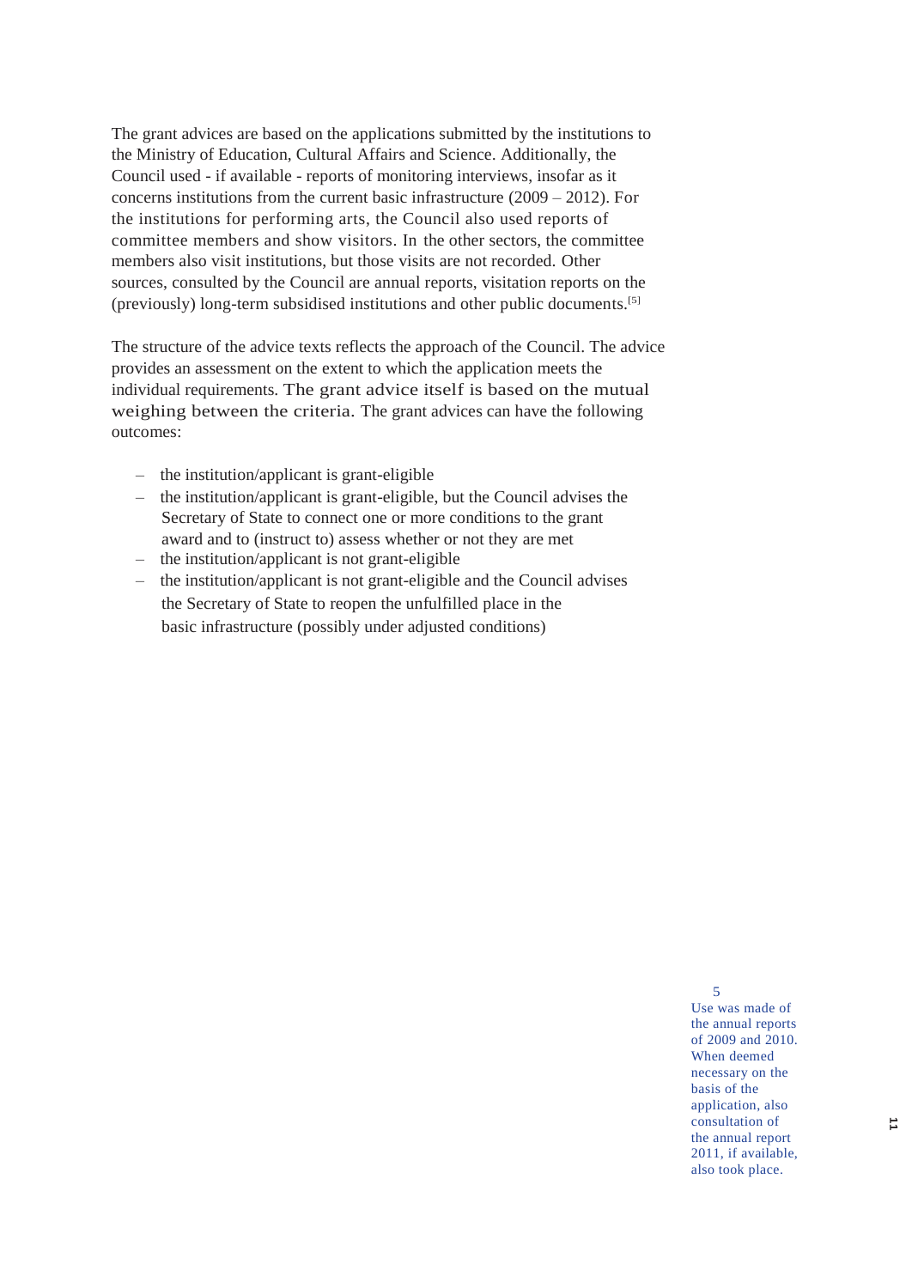## **1.4 Basic infrastructure 2013 – 2016: general view**

The grant scheme, on which the Council has based its grant advices, is derived from the policy letter 'More than quality' and it reflects the substantive policy choices, made by the government. Independent of these substantive policy aspects the design of the regulation is detrimental to a balanced and effective basic infrastructure on a number of points.

In the opinion of the Council, the strict determination of the number of places available per sector in the basic infrastructure renders the regulation unnecessarily inflexible. The application of standard amounts contributes to this inflexibility; it is no longer possible to honour institutions with less or more financial resources. In particular for the sectors of performing arts and visual arts, the Council advises to evaluate whether or not it is possible to offer more customised solutions, in view of a better spreading and larger multiformity of cultural provisions.

Due to the use of standard amounts, the institutions have prepared their budget in such a way as to ensure that the requested grant mostly corresponds to the standard amount. The institutions are not stimulated to determine the required grant amount on the basis of commercial considerations. The Council points out the possibility to utilise a total amount per sector, possibly complemented with budget indications at institution level.

Below, the Council will discuss a number of cross-sectoral subjects. These are derived from the advice questions of the Secretary of State and from general observations following the grant applications.

### **118 Applications**

118 applications have been assessed by the Council. <sup>[6]</sup> The number of applications for the new four-year grant period has decreased compared to the previous period; there are less places available in the basic infrastructure. At the same time, the area of advice of the Council has expanded, because the phenomenon of the long-term grant has been abandoned. For instance, museums, orchestras and dance and opera companies form part of the assessment and the advice of the Council again.

The applications for the cultural basic infrastructure  $2013 - 2016$  concern a very wide range of institutions. From sectoral institutions to museums, from youth theatre companies to presentation institutions. From institutions with less than two employees to large organisations employing more than 400 employees. For the assessment of the applications, the Council took account of the differences between the institutions, their significance for the local and/or national infrastructure and their international position.

#### 6

A list of 119 applying institutions is enclosed with the advice application (see appendix 2). The application of the African Roots Festival has been declared inadmissible by the Ministry of Education, Cultural Affairs and Science and has therefore not been assessed by the Council.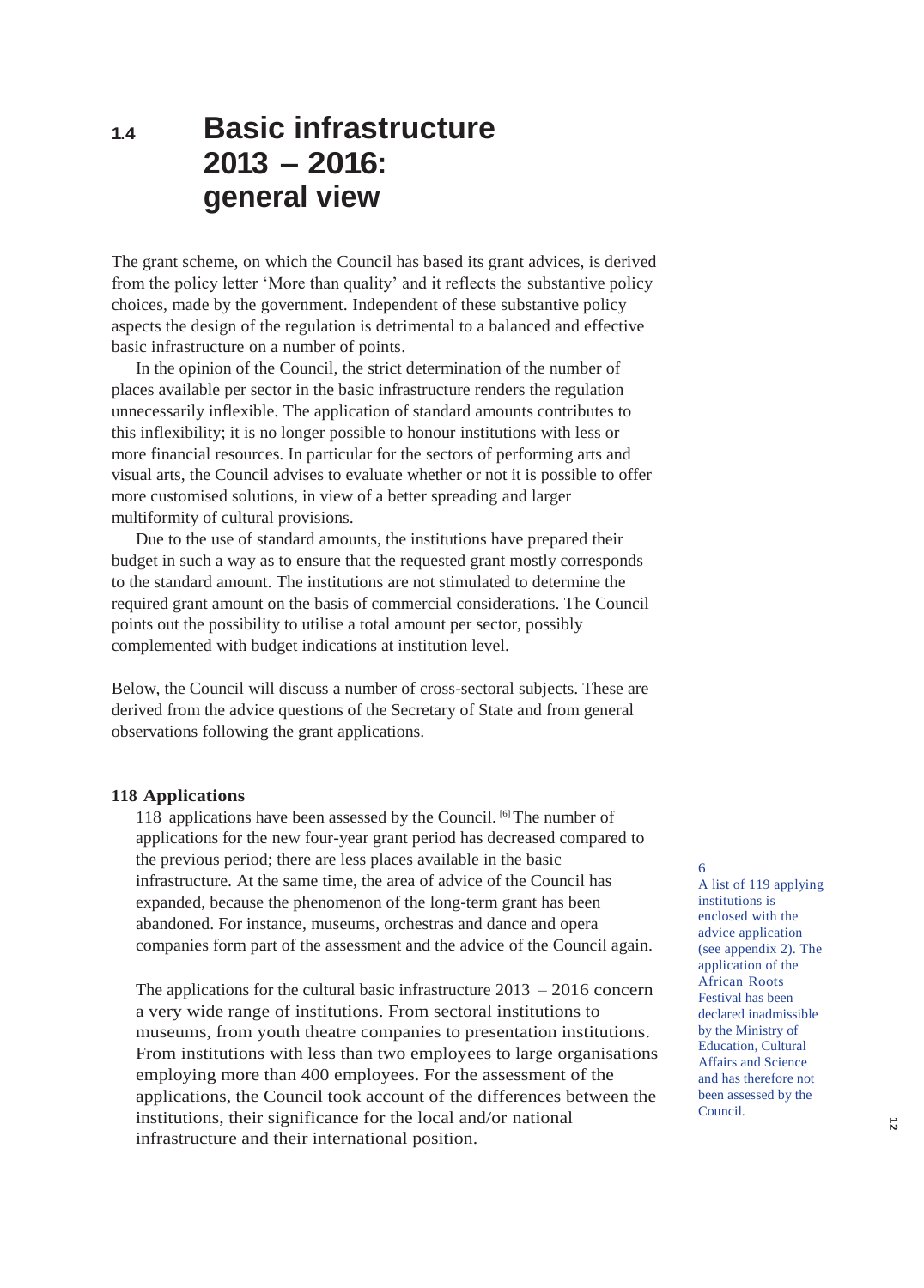For many sectors, the regulation determines the number of places in the basic infrastructure and also indicates the grant ceiling. In some cases, it concerns one application for one place in the new basic infrastructure; while in other cases, multiple applicants compete for a limited number of places. If there are more applications than available grant-eligible places, the Council makes a choice. For museums and film festivals, there is a grant ceiling for a whole sector/category and in its advice the Council makes a proposition for the distribution of the grant over the grant-eligible applicants.

### **The coordination between the state, authorities and funds**

In the request for advice, the Council is requested to take account of the intentions of decentralised authorities respectively funds. This is a justified request in itself, but it is impeded by the current planning of the various assessment cycles, which renders a real coordination impossible.

The Council emphasises that the relevance, and even the necessity, of coordination have only increased. However, coordination requires the presence of clear preconditions.

The Council advises the Secretary of State to clarify, before the start of the next grant period, the reasons why which cultural provisions pertain to the responsibility of the national government, and which responsibilities the different parties, including decentralised authorities, can fulfil in the system. An orderly coordination takes account of these responsibilities.

In the current situation, the cultural system would greatly benefit if, in the first instance, grants for the basic infrastructure would be awarded at a realistic pace, to be followed by the publication of the multiannual grants by the funds (in particular the Fund for Performing Arts), on the basis of which the local authorities are able to establish their cultural plans. The Council will come back to this matter later in its exploration of the basic principles of cultural policy and in an advice on the relationship between national and decentralised cultural policies.

In this cycle, the institutions only learn that they can count on financing at a late stage. The final assignments of national and decentralised grants for 2013 are only published in the autumn of 2012. In the opinion of the Council, this is too late. Cultural institutions, especially the producing and presenting institutions, plan a long time in advance. They schedule their shows, contract companies or artists and enter into artistic cooperation relationships in a timely manner. A timely planning is part of smart cultural entrepreneurship; the government, on its part, can stimulate this by conducting the grant cycles in a timely manner.

The Council informed the major municipalities (the G9) and the provinces of the approach and planning of the grant advice. This also applies to the urban advisory boards of Amsterdam, Den Haag, Groningen and Rotterdam. Consultations have been conducted with the Fund for Performing Arts on the way in which the offering of performing arts in the basic infrastructure relates to the institution/events that the fund will be financing.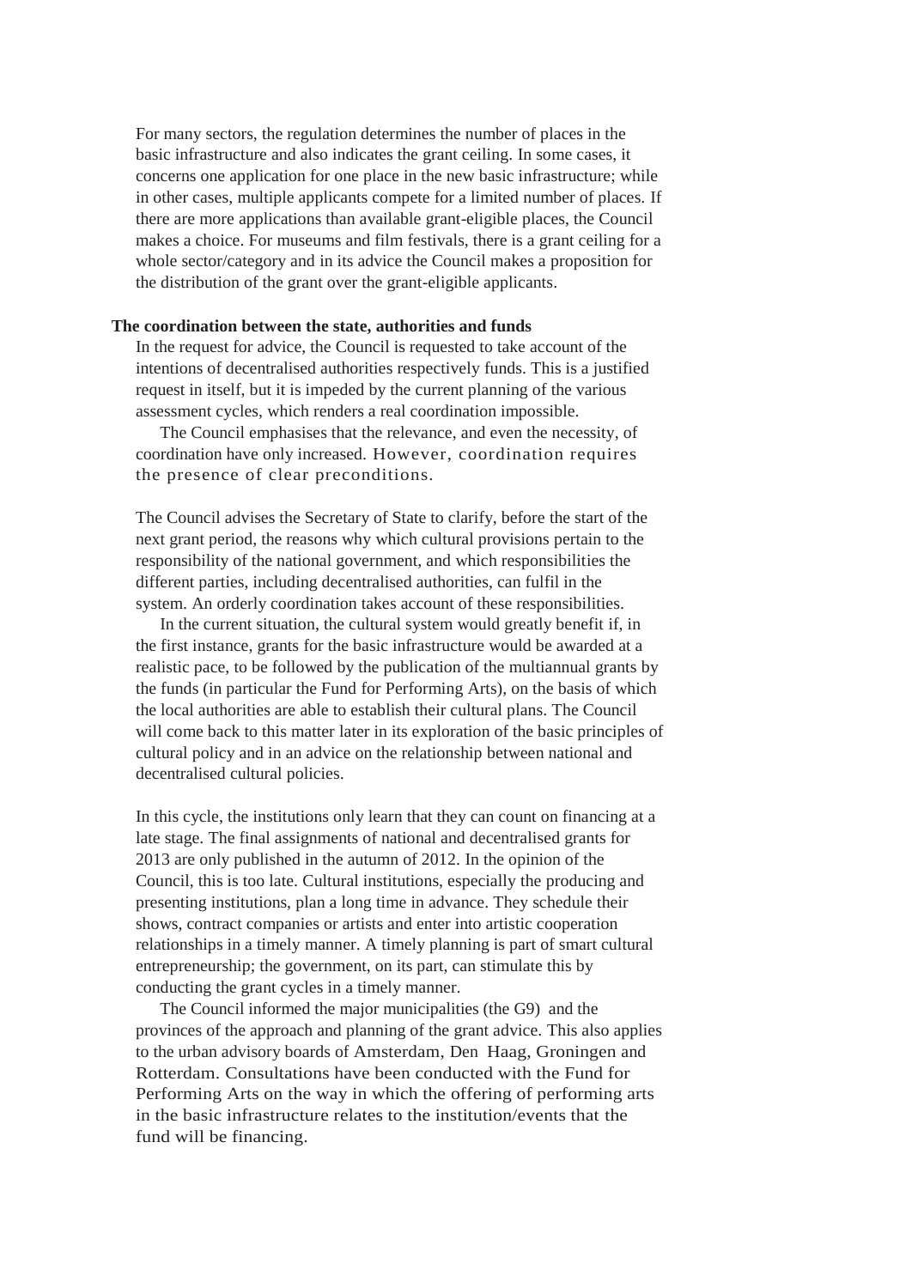### **Assessment and justification**

From institutions which receive contributions from public resources, it can be expected that they provide a justification for their performances and functioning. However, the Council observes that, during the preceding two years, the cultural institutions were faced with varying assessment and monitoring regimes.

It is important to come to a transparent assessment and monitoring of cultural institutions and to limit the administrative burdens for the institutions to the highest possible extent by a proper coordination of authorities and funds. In 2012, the Council will issue an advice on the substantiation of the (periodic) assessment and monitoring of institutions in the cultural basic infrastructure and also consider the assessment regimes of other instances.

#### **Sector in motion**

In general, it seems that the grant applicants are not yet used to the new frameworks, within which they are assessed. Often, their prognoses and expectations are high, sometimes unrealistically high, and they often lack a convincing underpinning. This is largely due to the pace at which the institutions have to implement drastic course changes and/or spending cuts.

The Council observes that institutions need time to transform into institutions that are less dependent on public funds. This cultural transition, which is now being enforced under the pressure of the austerity measures, demands a lot of the institutions. However, given the financial situation of many situations, the urgency is high. In the coming years, the further professionalization of the management and the direction of cultural institutions will need attention and support.

In a number of cases, especially in case of supporting institutions, there has been an enforced merger. Some institutions still find themselves in the middle of this process, and this is noticeable in the application. The Council has taken this into consideration in its advice. In a number of cases, this led to a positive grant advice, under the condition of submittal of a new or more elaborate application.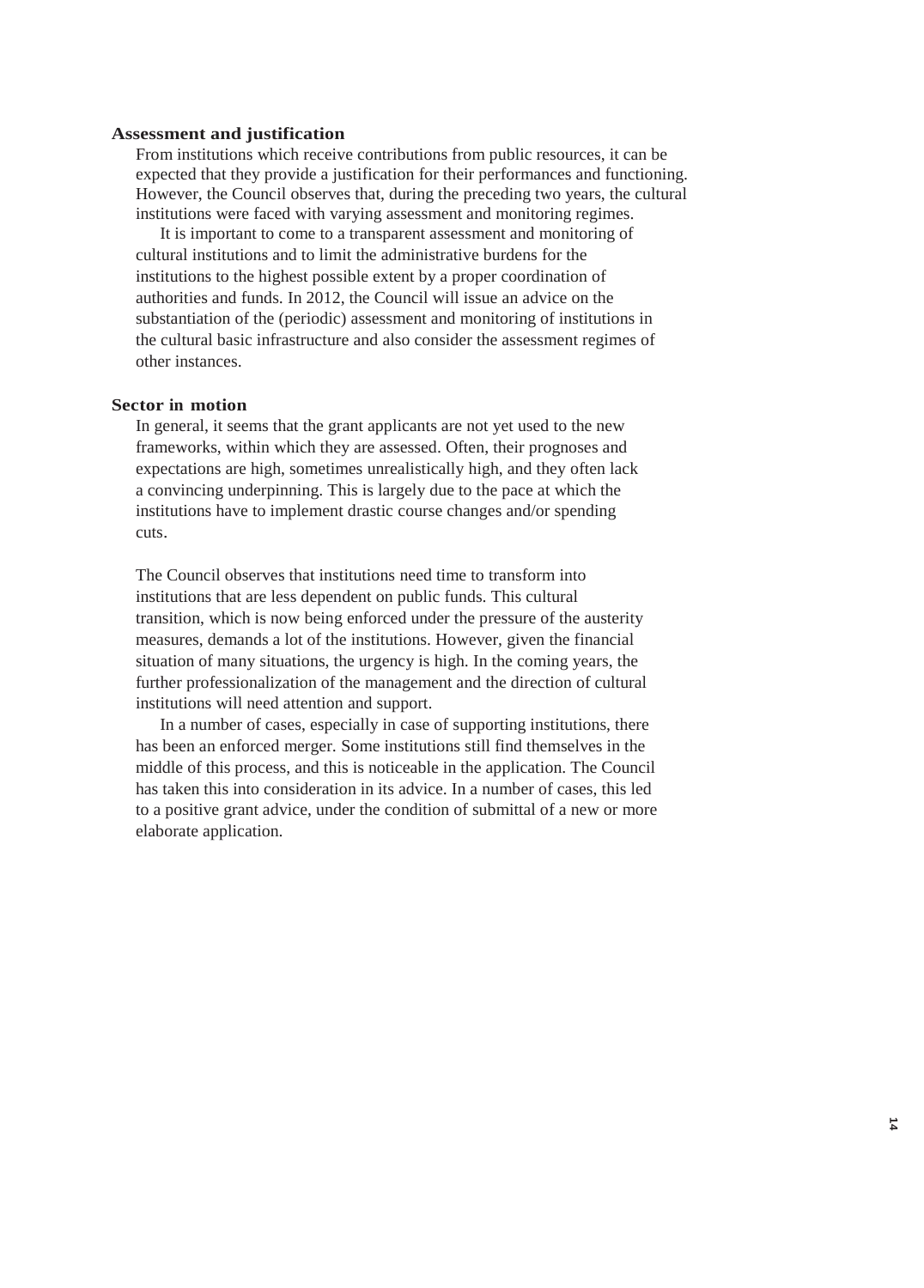### **1.5 Observations on the assessment criteria**

The Council assessed the applications in respect of each of the criteria from the regulation. Below, the most important considerations and findings are discussed per criterion.

### **Quality**

The Council agrees with the Secretary of State that the quality of the activities of a cultural institution is a sine qua non: if the collection, productions, presentations or other activities of a cultural institution do not possess sufficient quality, it does not belong in the basic infrastructure.

In the grant advice, the assessment on the quality was achieved in an intersubjective way. It is based on a joint judgement of the members of the committees on the basis of their expertise and experience with the sector and the artistic context. Therefore, they also evaluate the performances of the institutions in view of the profile and the ambitions of the institution itself.

The Council assessed the culture-creating institutions on the basis of the quality of the activities they deliver. Important aspects for the assessment are the following: the skilfulness of the activities, their originality, the expressiveness and the innovative nature. For the other institutions (museums, presentation institutions, festivals and supporting institutions), the quality is mainly assessed on the basis of a convincing positioning and the development thereof, the expressiveness and the innovative nature of the activities and/or the care and handling of collections.

### **Audience outreach**

The audience outreach depends heavily on the profile of the institutions, since certain expressions have a limited outreach, due to their nature. This is, for instance, the case for initiatives that are focused on innovation and development, which, by definition, do not trigger the interest of large audiences. Furthermore, the deployment of resources and capacity in the field of cultural education is not always targeted to attract an as large as possible audience in the short term, but should rather be seen as an investment in the future. In its assessment of the applications, the Council has taken account of such differences.

Jointly, the applicants assume that the Dutch public will visit a cultural institution 34% more often and spend an extra 42 million Euros. Especially the sector of theatres and youth theatres count on a strong growth: 90%. Although the annual growth of visitors amounted to an average of 6% between 2005 and 2009 (Cultuur in Beeld), the expected average increase is unrealistic. The expected growth of visitors of museums also seems unrealistic, given the annual increase of merely a few percentages in this sector.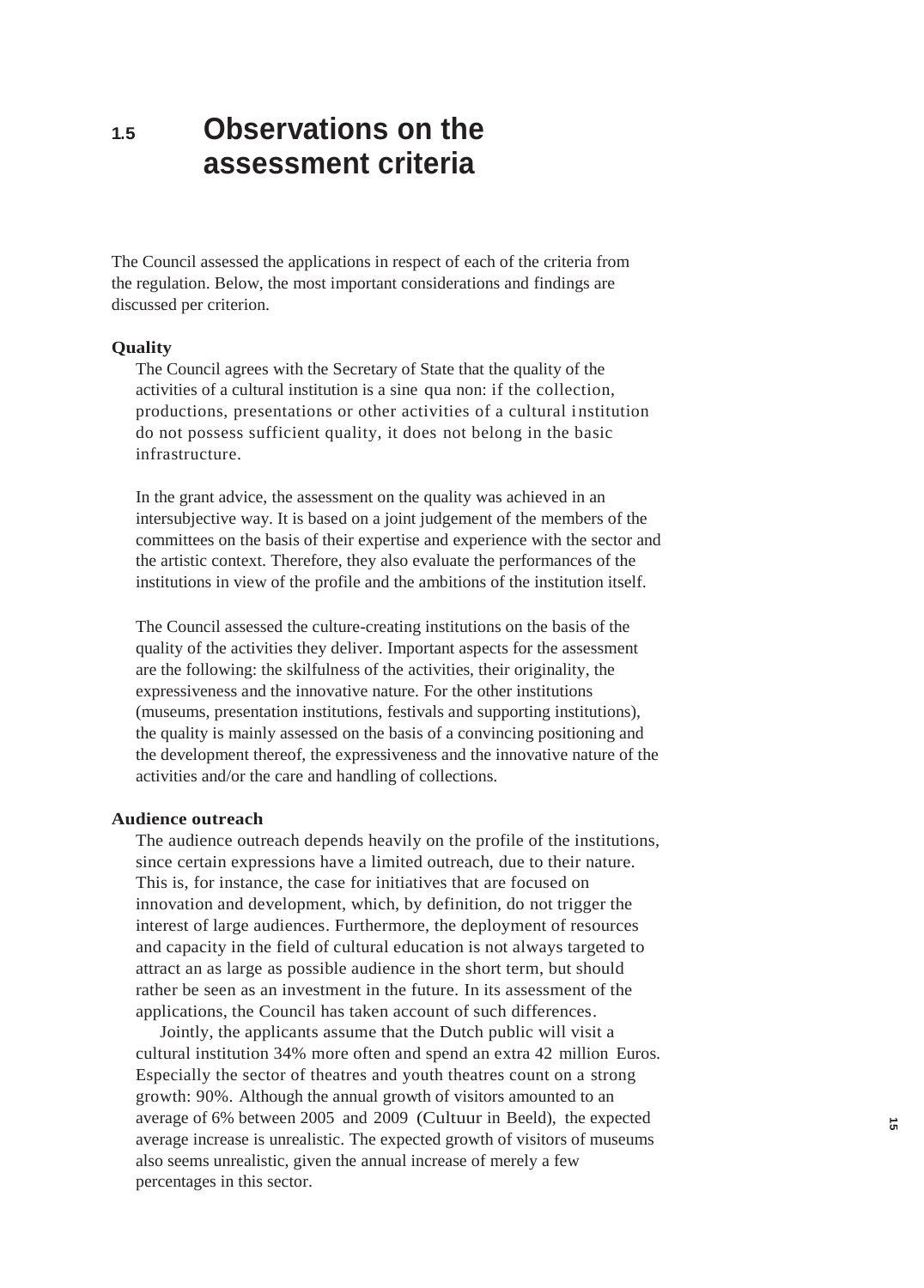The cultural sector competes for the favour of the public with other leisure activities, such as sports and media. Recent figures indicate that visits to performing arts are sensitive to economic cycles and that the visitor numbers of subsidised institutions are stagnating instead of rising.

However, the Council sees opportunities to increase the audience outreach. This starts with the realisation of a good (artistic) product. It also requires an elaborate strategy in order to reach (potential) target audiences. Sound analyses of target audiences and visitors are indispensable for this purpose, but often they have not yet been conducted by the applying institutions.

The Council emphasises the importance of a broad approach of audience outreach: it is necessary to investigate the potential of target audiences with a different background, age, stage of life, education. The extent to which an institution is able to reach various target audiences is not only important from the viewpoint of cultural outreach and participation, but it is also an essential part of the earning strategy of an institution.

### **Cultural entrepreneurship**

Entrepreneurship is more than meeting the 'own income' requirement. The Council expects from cultural institutions in the basic infrastructure that they have an orderly, future-proof operational management and, insofar as reasonably possible, generate resources from sources other than public financing. Cultural entrepreneurship is closely related to the artistic process. In the end, the cultural product is the basis for the business plan of each institution.

The consultancy bureau RebelGroup/Kwink Groep analysed the plans in respect of the entrepreneurship criterion, in support of the assessment on individual institutions by the Council. Both the quantitative aspects (such as the 'own income' standard, financial position, development of revenues and expenses) and the qualitative aspects (such as the positioning of the institution, cooperation, marketing, governance and earning model) have been taken into consideration. Although there are significant differences between the institutions, it is possible to make some general observations on the basis of the way in which the applying institutions dealt with this criterion.

In almost all the applications, the Council finds a focus on entrepreneurship. Most of the institutions are aware of the fact that they have to widen their earning model. They know their position in the field, enter into (strategic) partnerships and mention alternative income sources. Many institutions fully integrate cultural entrepreneurship in their vision. However, at the same time they fail to translate important parts into practice. More institutions should directly link their artistic vision to audience groups, partnerships and new products.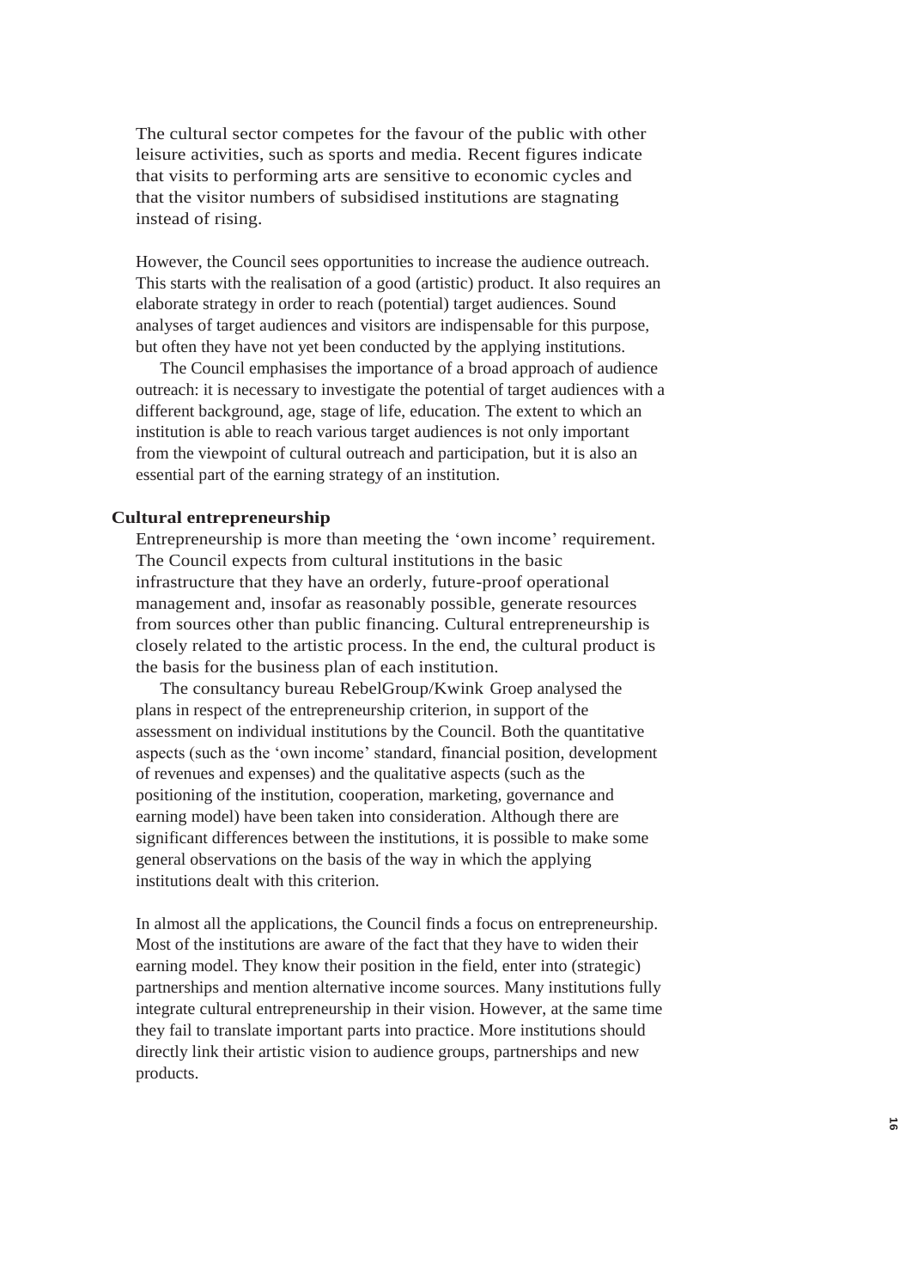The institutions expect a growth of their own income of an average of 27% in 2013, to 36% in 2016. Theatre and youth theatre companies even foresee a growth of more than 90% of their own income, of which 60% would be generated from revenues from the public. In spite of the high expectations for the growth of sponsor contributions, it still constitutes a relatively small part of the (expected) income of the institutions.

Most institutions meet the 'own income' requirement. However, the differences between the sectors are significant: the film festivals achieve an average of 162%, opera institutions an average of 30%. A relatively large part of the presentation institutions shows huge fluctuations over the years; in a number of cases, there is a difference of a factor five between two consecutive years. The Council is of the opinion that these fluctuations are inherent to the innovative and often experimental work executed by the presentation institutions.

Successful entrepreneurship starts with ambition. On the whole, the ambitions are high to very high. This is the way the institutions react to the policy changes of the Secretary of State. However, in the preparation of the plans they appear to lack sufficient information for underpinning the strategic choices and ambitions. Most of the time, the institutions still have to build up expertise and instruments within the own organisation. Furthermore, entrepreneurship plays a too limited role in the governance structures, which are still strongly oriented towards the (political) support basis of the institution, and less towards the acquisition of the necessary expertise for the management of a cultural enterprise.

In the plans, the decline of the grant funds of the Ministry of Education, Cultural Affairs and Science is compensated by an expected increase of the grants of local authorities and by the increase of the own income. The lower grant of the Ministry of Education, Cultural Affairs and Science constitutes only for a few institutions a reason to change the internal cost structure and to, for instance, reduce the fixed costs and the management costs. For the symphonic orchestras, it is important to introduce a new collective labour agreement, which is consistent with the current, more flexible practice. The Council observes that the different orchestras individually prepare their own labour conditions package.

Different indicators show a weak financial starting position on certain places in the basic infrastructure: 20% of the institutions have limited equity and 35% of the institutions have limited financial resilience. This starting position does not necessarily have to be alarming; a substantial grant ensures the income for a few years. However, the institutions are pushed towards the market and will have to take more risks in order to develop their entrepreneurship.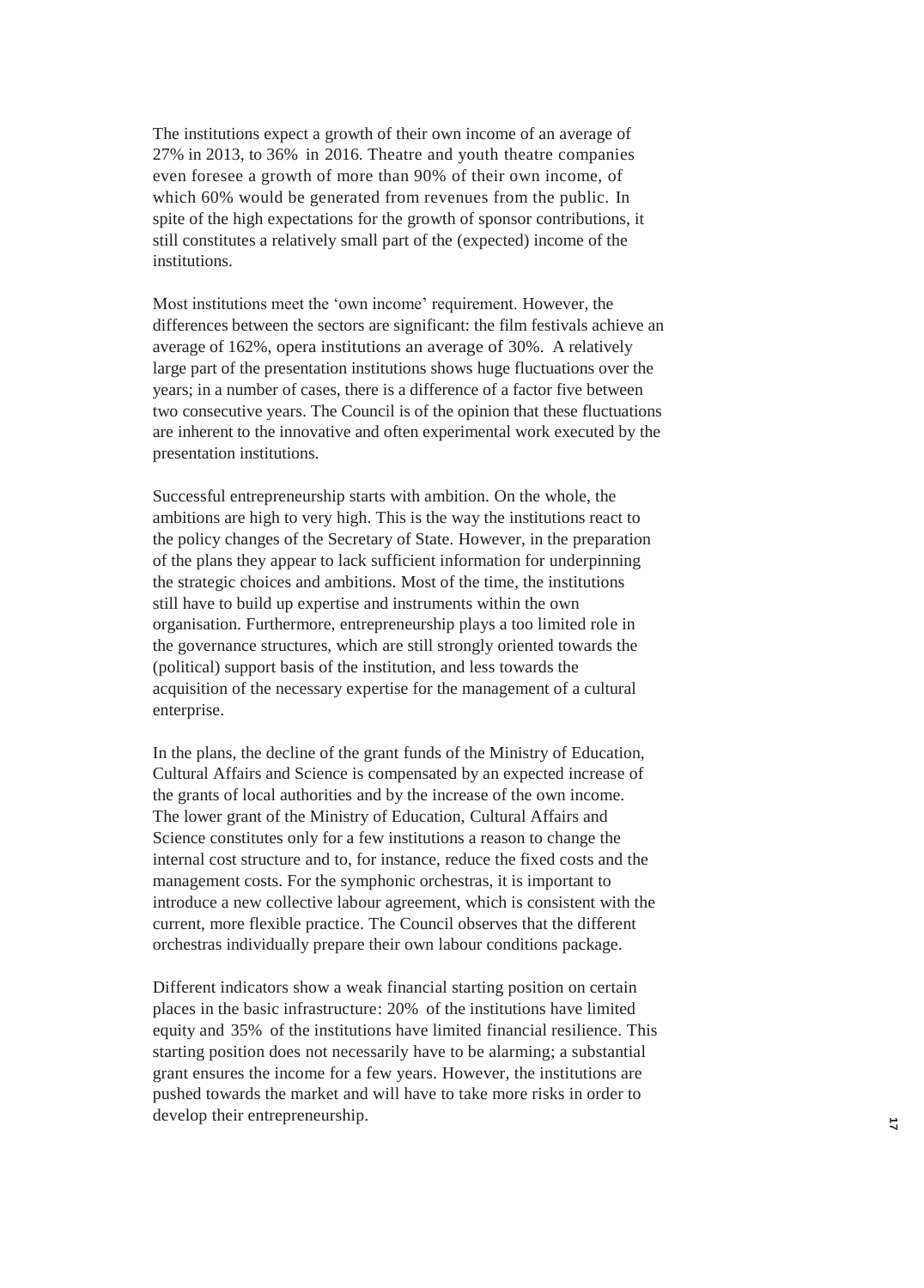When ambitions are limitedly underpinned, very high, or even unrealistic and if there is no strategy in case of disappointing revenues, the weak financial starting position becomes problematic. This is especially the case for institutions for performing arts. These institutions should receive and use more possibilities to build up equity.

The council has included the subject of cultural entrepreneurship in the advice programme for 2012 and the next years. The central question is in how entrepreneurship develops itself in the cultural sector, what the effects of the government policy are and which strategies are successful.

The Council proposes that the Secretary of State provides periodic analyses of the developments in the field of entrepreneurship and subsidised institutions. In this context, it should also be considered to which extent the analyses of the business plans, which have been conducted for this assessment cycle, can be used as baseline measurement in the coming period.

### **Education**

With the subsidised sector shrinking, cultural education becomes even more important. It reaches people of all ages, within and outside educational structures. Starting cultural education from a young age increases cultural participation at a later age.

Together with the Education Council, the Council is preparing an advice on cultural education which will be published in the beginning of the summer. This advice is mainly focused on primary education, but also discusses general aspects, such as distribution of responsibilities of the various authorities and tasks of the cultural institutions in relation to educational structures.

Besides the specific assessments of each institution, the Secretary of State also requests a general assessment on education in the different sectors. Generally, the Council is positive about the attention paid to education in the applications of the institutions. This is a positive development compared to previous grant periods. The Council observes that the nature and the size of the applying institutions are very diverse. This has consequences for the substantiation of the educational activities, which also differ per sector or institution. There are sectors or institutions where, due to their profile or place in the chain, attention paid to education is less evident.

From the applications as a whole, it can be concluded that the cultural institutions wish to substantially intensify the relation with educational structures. They have high ambitions. For instance, the theatre companies, as well as the symphonic orchestras, want to virtually double their performances in schools. Furthermore, the institutions wish to increase the student outreach with 50%. However, this is not always translated into the educational policy of the institution itself.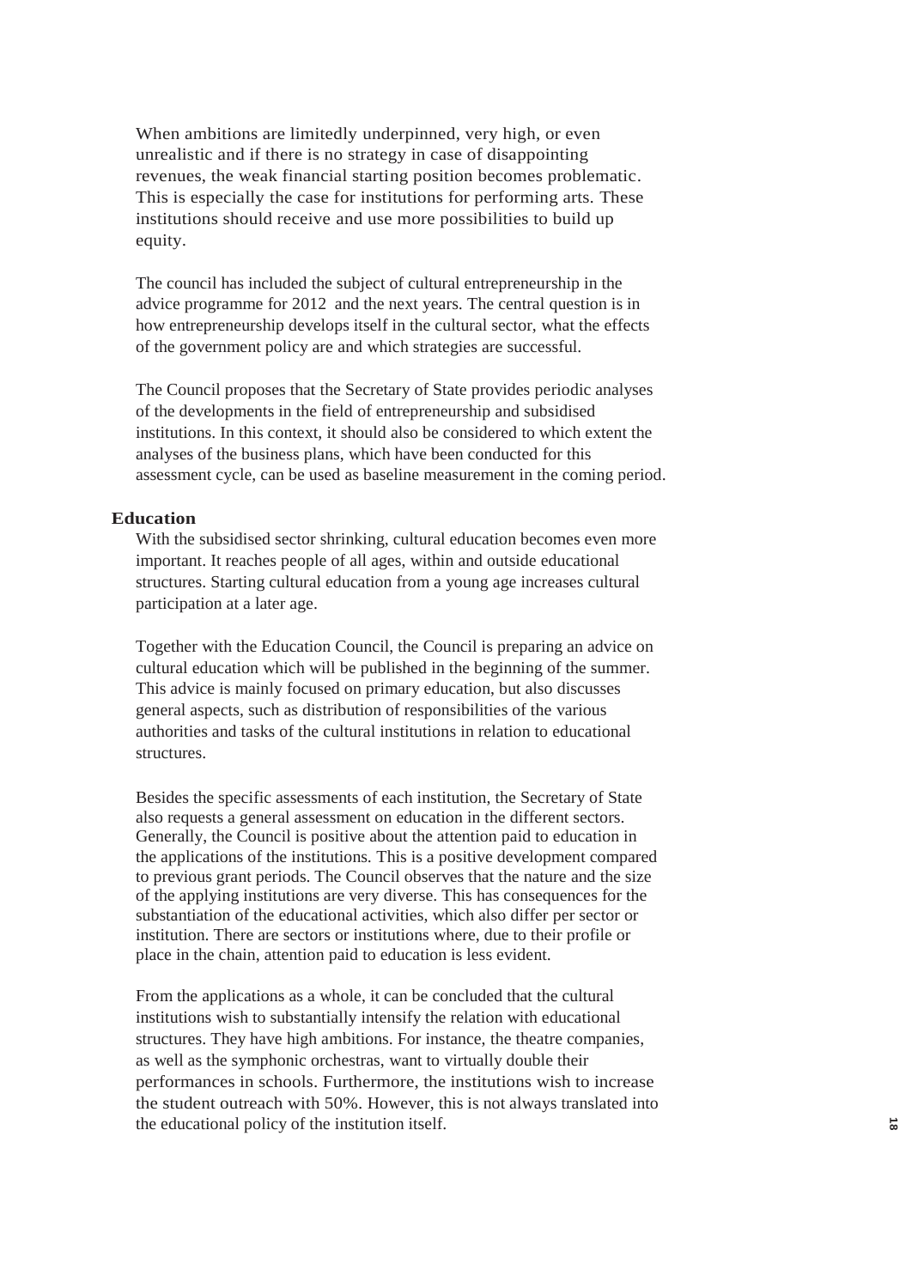The Council believes that the staff deployment and the earmarked resources are not in line with the high level of ambition. Therefore, the veracity of these plans is limited.

Furthermore, it is remarkable that the institutions mainly express their commitment to education in offer-oriented activities. The number of planned activities is large and the Council foresees a proliferation of offerings for schools. The schools themselves have a limited budget and have to fit cultural education in with the educational curriculum. Therefore, the question is whether the offering will effectively be purchased. The Council believes that quality is more important than quantity and underlines the importance of sustainable partnerships between educational structures and the institutions. Knowledge and expertise within the educational departments of the institutions about the objectives of the educational structures in respect of arts, culture and heritage will require a lot of attention of the knowledge institute for cultural education and amateur art, which yet has to be founded.

### **Development of talent**

The development of talent is a criterion for institutions in the sector of performing arts (with the exception of youth theatres and orchestras for the accompaniment of dance and opera). For the postgraduate visual arts institutions, the development of talent is a core task. The Council agrees with the Secretary of State that larger institutions in the basic infrastructure should also take responsibility for innovation and young talent. Therefore, it also examined the activities in the area of development of talent at festivals and presentation institutions in the visual arts sector; this way it can gain insight into the developments in this area.

The Council is concerned about the development of talent in the cultural area. It is put under pressure in various sectors. The postgraduate visual arts institutions will lose their government grant after 2016 (2013 – 2016 is a transition period). In the performing arts sector, the production houses no longer receive a government grant. The Council observes that the institutions for performing arts, which have submitted an application, do not take over all the tasks of the production houses. For instance, the theatre companies mainly pick the talents who have already been active in the theatre circuit for a while. The room for experiment, which was inherent to the purpose of a production house, has unfortunately been abandoned.

In the museum sector there are also worries about the development and the flow of talent. There is no senior secondary vocational education focused on this sector, and there is no optimal alignment between scientific education and the museum sector.[7]

On the basis of these findings, the Council advises the Secretary of State to periodically monitor the state of affairs with respect to development of talent.

7 A good example is the Master "Museum Conservator" (Museum Curator) at the Vrije Universiteit Amsterdam.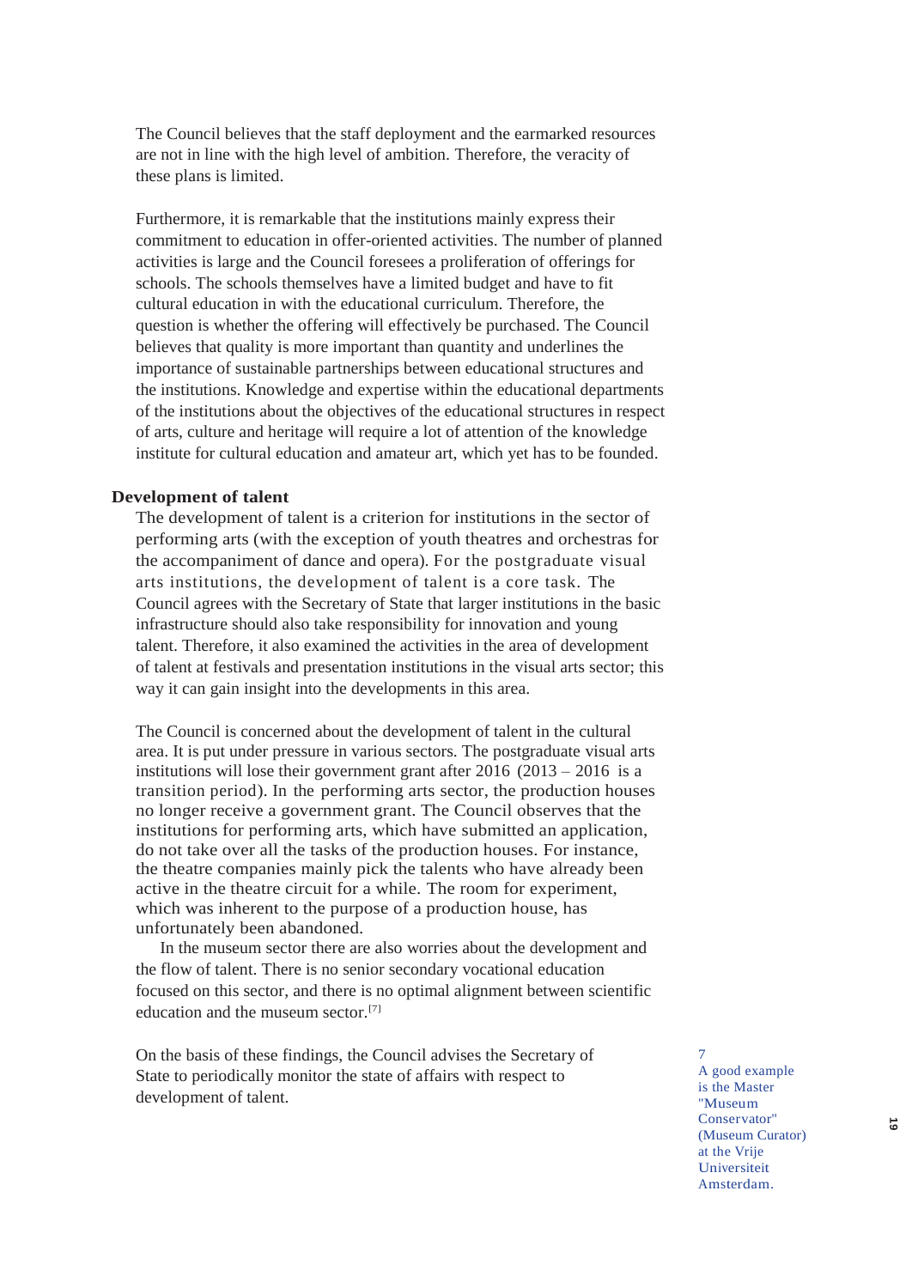### **(Inter)national importance**

In order for an institution to be placed in the basic infrastructure, according to the (inter)national importance criterion, the institution should perform activities and/or have a collection of (inter)national importance.

All the institutions that received a positive advice represent a national interest. This can be expressed in several ways and depends heavily on the tasks and the chosen profile of the institution. It can range from the performance of shows or exhibitions that are unique to the Netherlands, to the management of a collection of national interest. Also occupying a distinctive, relevant position within a sector may represent a national interest. This is for instance the case for some supporting institutions.

International importance implies great prestige on international podiums, relevant international cooperation or huge amounts of visitors of presentations abroad.

For museums, both the international activities and the importance of the collection have been considered. The Council will go further into the matter of national responsibility for collections in the system advice on the museums.

### **Geographical spreading**

The Council finds it very important that people throughout the country are able to make use of the cultural offering. Because of the shrinking of the basic infrastructure, the role of funds and other authorities is of great importance for the geographical spreading of the offering.

Especially in the sector of performing arts, the small and medium-sized cultural institutions will have to reach a larger audience, not only in their place of residence, but also via performances elsewhere in the country. Geographical spreading does not have the same relevance for the different sectors within the basic infrastructure. While the applications for film festivals come from three big cities (Amsterdam, Rotterdam, Utrecht), the applications for theatre are divided over more (big) cities in the Netherlands.

For all the sectors, the Council raised the question whether the whole of the institutions to be subsidised lead to a sufficient spreading of the cultural offering. In most sectors, the regulation offers little room to apply the criterion of spreading. The sector introductions indicate which considerations have been made.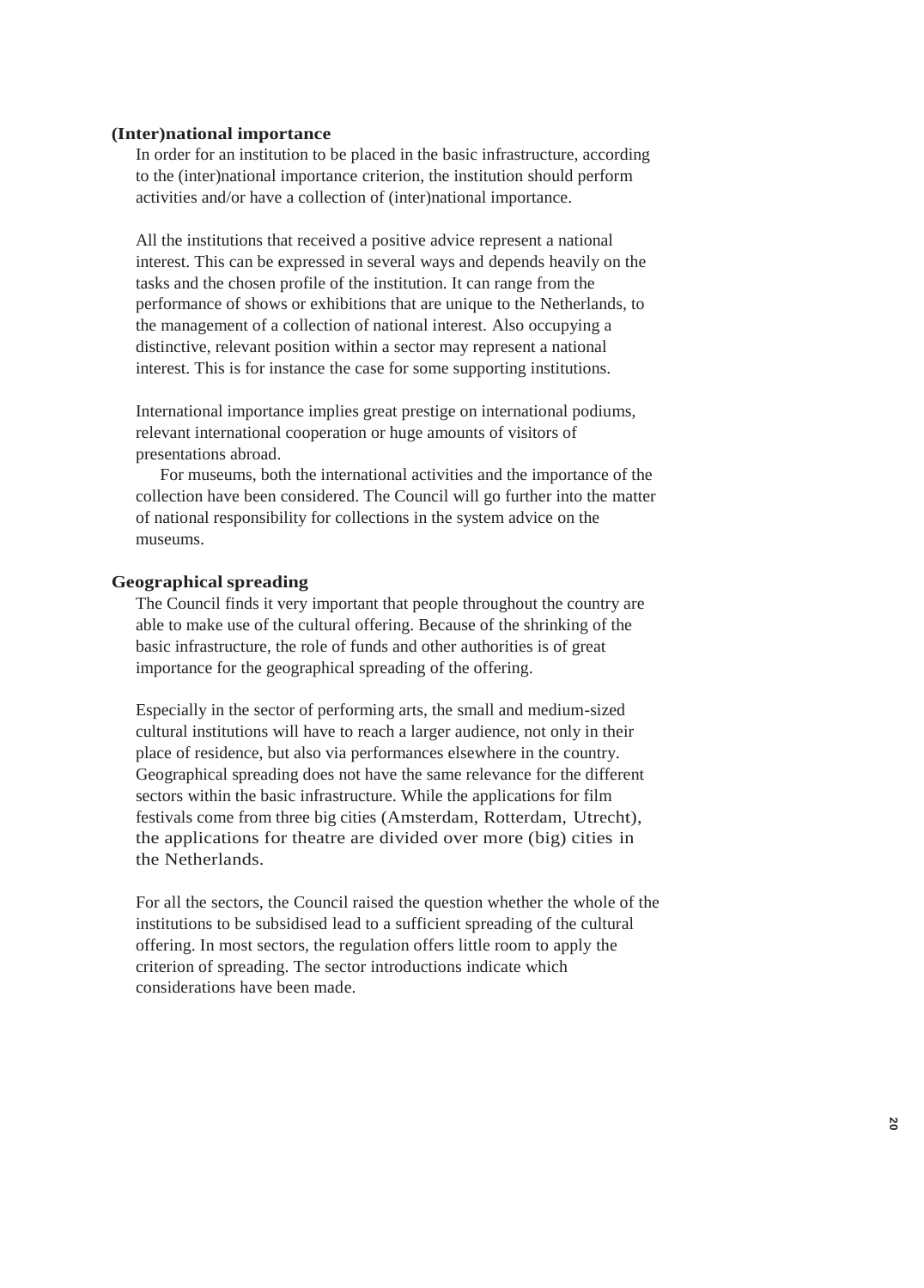## **1.6 Resources for internationalisation**

In paragraph 3 of the Request for Advice cultural basic infrastructure 2013 – 2016, the Secretary of State requests the advice of the Council on the distribution of international resources over the funds. An amount of 1.8 million Euros is available to the funds from the so-called HGIS-budget, which is destined for:

- activities for market expansion in foreign countries;
- stimulating a good starting position for young Dutch talent on the international market;
- a high-quality presentation of Dutch proven talent and an innovative offering at relevant presentation places.

In his request for advice, the Secretary of State already stated that not all the funds submitted elaborate plans. This did indeed appear to be the case. The policy plans of most funds provided too little information in order to provide an underpinned and balanced advice regarding the distribution of the internationalisation resources.

Meanwhile, the Secretary of State provided all the funds with the opportunity to review their policy plans and to complement them, were necessary. The Council will therefore only answer the advice question on the distribution of the internationalisation resources in its complementary advice, which is expected to be issued in the middle of July 2012.